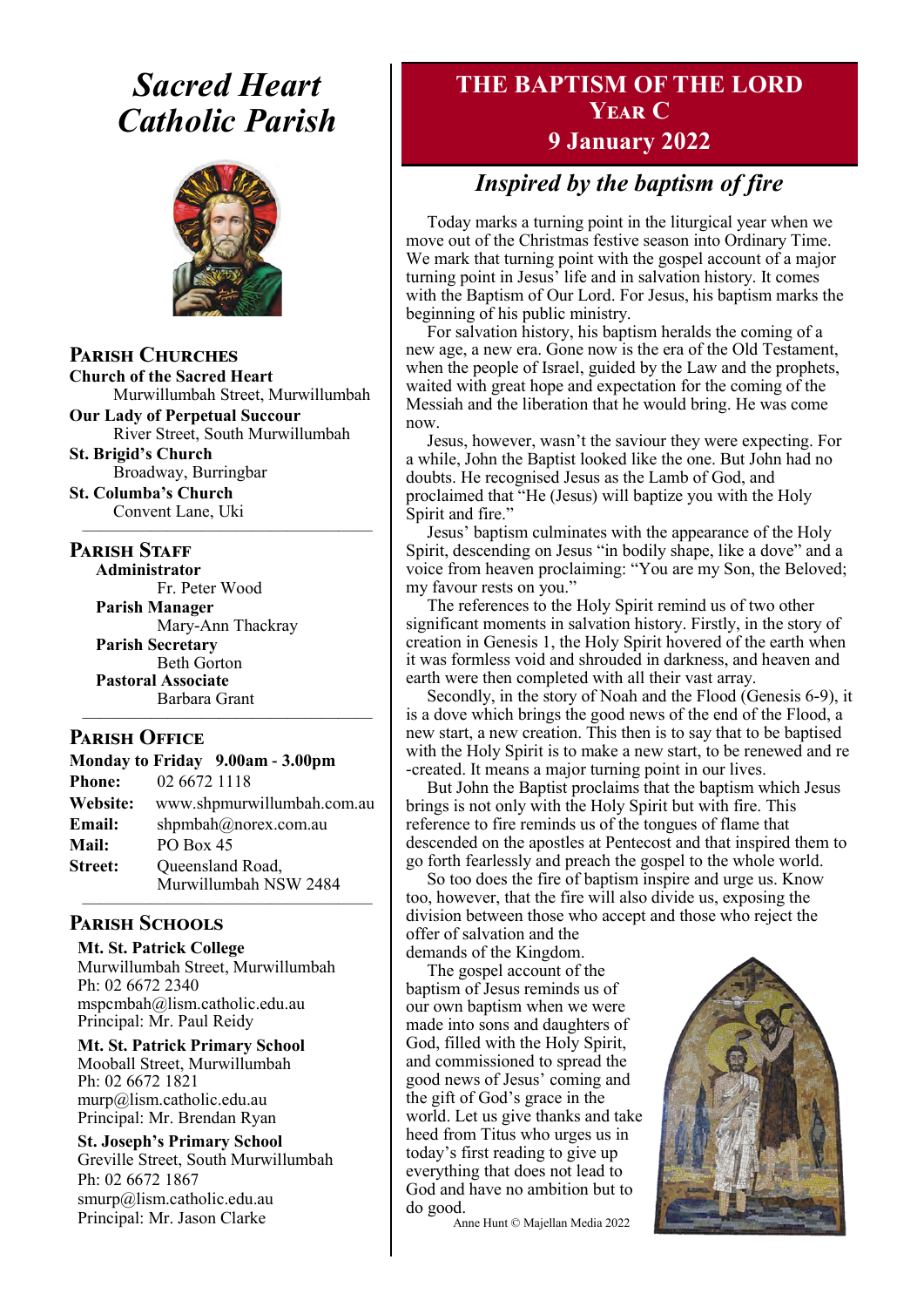# This week in the Parish  $8 - 16$  January

Saturday 8 Jan 6:00pm - Vigil Mass Sunday 9 Jan The BAPTISM of the LORD - Year C 9:00 am - Mass

*Please note: there are no weekday Masses during January*

Saturday 15 Jan 6:00pm - Vigil Mass

Sunday 16 Jan 2nd SUNDAY in ORDINARY TIME - Year C 9:00 am - Mass

#### **RECONCILIATION**

| Saturday | 5.30 pm - 5.50 pm |
|----------|-------------------|
| Sunday   | 8.30 am - 8.50 am |

The Sacred Heart Prayer Chapel is open for private prayer each weekday from 9 am - 3 pm

## **January Sunday Mass Time Changes**

**Please Note: While Fr Peter is on holidays in January, we will only have one Sunday Mass at 9 am.**  The 8 am & 10 am Masses will resume in February.

## **Please Pray For:**

**Recently Deceased**: Mark Biltoft, Betty Byrnes, Fay Albury **Those Who Are Sick:**  Fr Anthony Lemon, James Wallace

## *Readings for today and next Sunday:*

**THE BAPTISM OF THE LORD - Year C**  Is 40:1-5, 9-11; Titus 2:11-14, 3:4-7; Lk 3:15-16, 21-22 **2ND SUNDAY ORDINARY TIME—Year C** Is 62:1-5 : 1 Cor 12:4-11; Jn 2:1-11

## **Reading Roster | YEAR C**

#### **8/9 Jan | The BAPTISM of the LORD**

6pm - Grace Molloy 9am - Maree Coley

#### **15/16 Jan | 2nd Sunday Ordinary Time**

6 pm - Lyndy Severs

9 am- Kay Ryder

#### **Acknowledgement of Country**

*We would like to acknowledge the Bundjalung people who are the Traditional Owners of this land on which we gather and pray today. We pay our respects to the Elders past, present and emerging, and extend that respect to other Aboriginal and Torres Strait Islander people past, present and emerging.* 

During January there will be NO livestream Mass with Bishop Greg . Masses celebrated online with Bishop Greg will resume in late January 2022.

In the meantime, Bishop Greg will present his **Summer Homily Series** . To view Bishop Greg's homilies go to https://www.youtube.com/c/ LismoreDioceseAU/videos



**Catholic Men's Group January 2022 morning tea Wednesday 19 January | 10:00 am Murwillumbah Services Club** Enquiries: Alex Lever 0458 817 021

**All Men Are Welcome** *Wearing of face masks is mandatory* 

#### **When was the last time you have a good look at the "The Baptism of The Lord" mural in our church?**

*See pictured on front page of this bulletin* With the remodeling of the church after the Second Vatican Council, the beautiful mosaic was created behind the baptismal font, the work of two expert Czechoslovakian tradesmen. It contains about 30,000 pieces of imported coloured glass and took three months to carefully piece together | *p 48 The Catholic Parish of Murwillumbah Past & Present Centenary 1989* 





*When Jesus had been baptised and had been praying, the heavens were opened and the Holy Spirit came upon him*

**Wednesday Word** Copies of Wednesday Word, with

this weekend's readings, are available for you in the Church.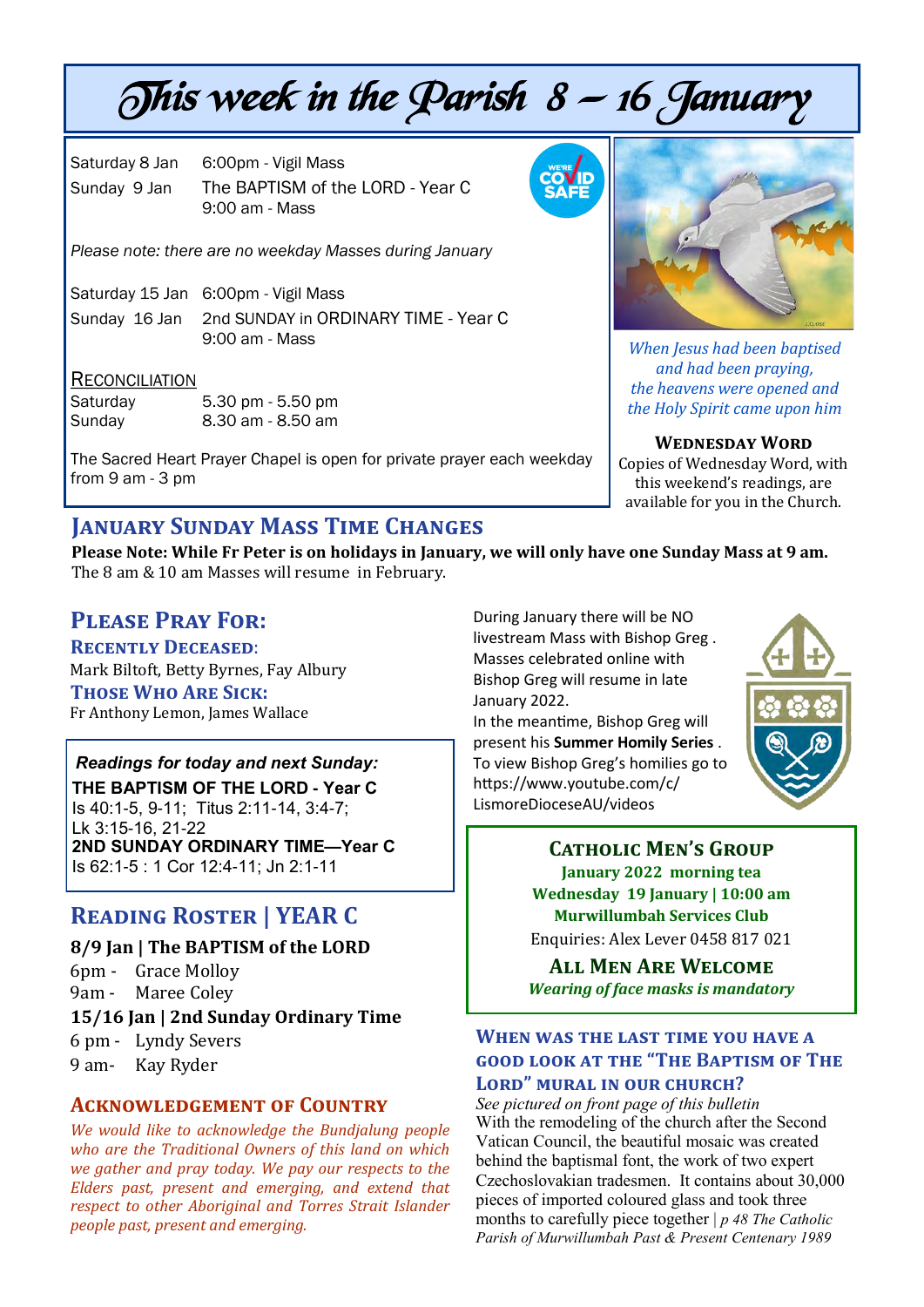## **Entrance Hymn A Voice In The Wilderness**

Chris Robinson

*A voice in the wilderness calls to prepare, for we are standing on the edge of changes. Across the desert sand and the mountain high, the Lord is coming, make your way.* 

I will hear what the Lord will say, A voice of peace for all his people. His voice is never far for those who know his glory dwelling in our land.

Faithfulness and mercy have met, Peace and justice have embraced her. Faithfulness shall spring form he earth And justice looks down from the sky.

## **Communion Hymn COME TO THE WATER**

Frank Andersen

*Come to the water! You who are thirsty! Though you have nothing, I bid you come! And be filled with the goodness I have to offer! Come! Listen! Live!* 

Why spend your money on what cannot fill the emptiness deep in your heart? Listen to my word and you will enjoy: goodness and peace in your heart.

Just as the heavens are high above earth; My ways and thoughts beyond you! Call me your Father and know I am near! I will be Father to you.

Just as the rain falls to water the earth; just as a seed becomes bread, my word upon you can never return until my longing is filled!

#### **The Catholic Diocese of Lismore Safeguarding Office**

If you or a person close to you has been abused by someone working or ministering within the Diocese of Lismore, we ask you to contact us

We will listen to you respectfully; offer support and discuss options you have available to you. To contact the Safeguarding Office, please phone (02) 6621 9444 or email safeguarding@lismore.catholic.org.au

#### **Reflection Hymn Baptismal Invocation**

James Jacka Coyle

Come Holy Spirit, over this water; Breathe new life over those you have chosen.

Come Holy Spirit, over your people, Breathe new life over those you have chosen.

#### **Recessional Hymn Springs Of Salvation**  Frank Andersen

**You will draw water joyfully from the springs of salvation: You will draw water joyfully from the springs of salvation.**

You are the God of my salvation; I trust in you and have no fear. You are the God of all my singing, the one foundation of my life.

I will proclaim to all your people the wonders you have done for me. You are indeed a God of Goodness, You draw me gently to your heart.

Let all who live upon God's mountain sing out in gladness and in joy. The Lord of all is living with you, The Holy one who calls to you.

*All used with permission: One License A-641466*

And a voice came from heaven, 'You are my Son, the Beloved; my favour rests on you.'

iafeguardina examati lo ea

As part of our commitment to Safeguarding in our Parish, we wish to advise that there is **NO ACCESS to the Sacristy before and after each Mass.** This area is used by our clergy, acolytes and workers for Mass preparation and vesting and is not an appropriate place for others to enter at these times.

If you need to speak with Father, please let our hospitality team know and we'll arrange for you to catch up with Father after Mass if possible. Alternatively, an appointment may be made through the Parish Office phone 6672 1118 . Mass Intentions envelopes may be left with hospitality team or at Parish Office.